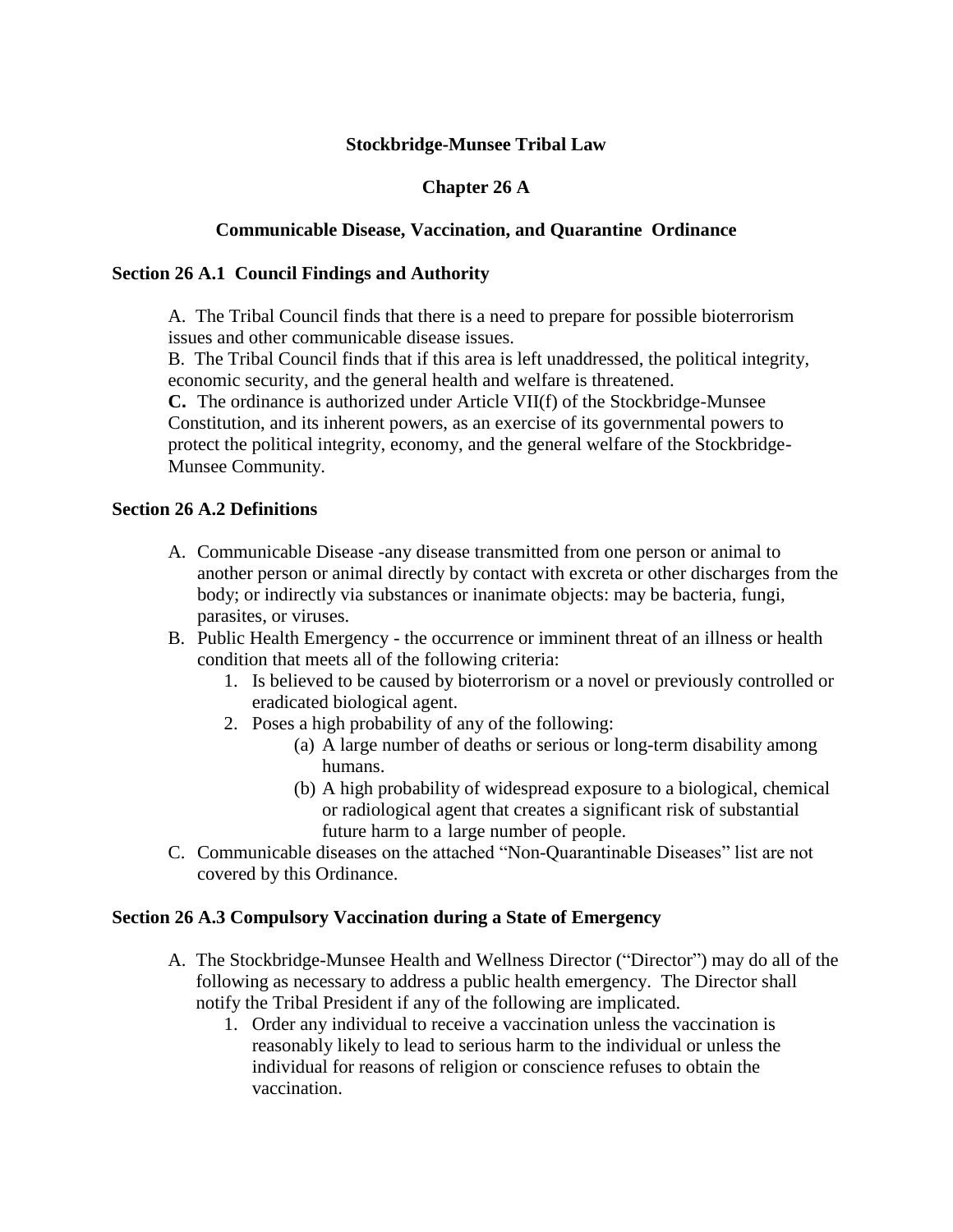2. Isolate or quarantine any individual who is unable or unwilling for reasons of religion or conscience to receive the vaccination under paragraph 1.

# **Section 26 A.4 Isolation and Quarantine**

- A. The Director may require isolation or quarantine of a patient or individual who is a carrier of a communicable disease, a patient or individual under Section 26A.3(A)(2), quarantine of contacts, concurrent and terminal disinfection, or modified forms of these procedures as may be necessary.
- B. If the Director reasonably suspects or is informed of the existence of any communicable disease, the Direct6r shall at once investigate and make or cause such examinations to be made as are necessary. The diagnostic report of a physician, the notification or confirmatory report of a parent or caretaker of the patient, or a reasonable belief in the existence of a communicable disease shall require the Director immediately to quarantine, isolate, require restrictions or take other communicable disease control measures in a manner, upon the persons. The Director shall consult a physician as speedily as possible where there is reasonable doubt or disagreement in diagnosis and where advice is needed. The Director shall act as reasonably necessary to protect the public.
- C. If deemed necessary by the Director for a particular communicable disease, all persons except the Director, his or her representative, attending physicians and nurses, members of the clergy, the members of the immediate family and any other persons having a special written permit from the Director are forbidden to be in direct contact with the patient.
- D. In a state of emergency, no person, other than a person authorized by the Director or agent of the Director may enter an isolation or quarantine premises.
- E. The Director shall designate the Tribal Police or other appropriate personnel to execute his or her orders and properly guard any place if quarantine or other restrictions on communicable disease are violated or intent to violate is manifested. The Tribal Police or other appropriate personnel shall use all necessary means to enforce the quarantine for the prevention and control of communicable diseases, or the orders of the Director.
- F. When the Director deems it is necessary that a person be quarantined or otherwise restricted in a separate place, the Director or designee shall remove the person, if it can be done without danger to the person's health to such a designated place.
- G. Expenses for necessary medical care, food and other articles needed for the care of the infected person shall be charged against the person or whoever is liable for the person's support.
	- 1. The Stockbridge-Munsee Community is responsible for the following costs accruing under this section unless the costs are payable through 3rd party liability or through any benefit system:
		- (a) The expense of employing guards under (E).
		- (b) The expense of maintaining quarantine and enforcing isolation of the quarantined area.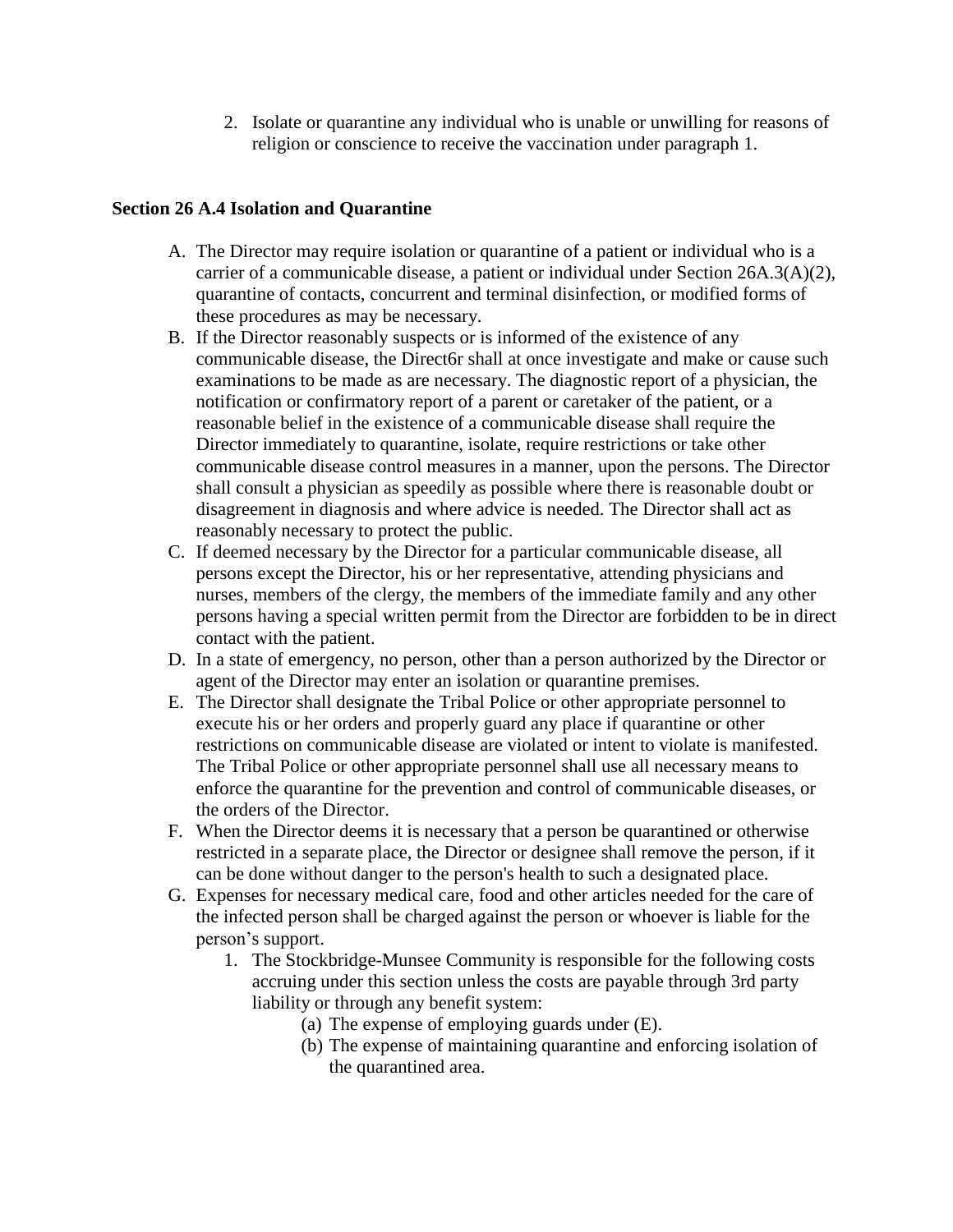- (c) The expense of conducting examinations and tests for disease carriers made under the direction of the Director.
- (d) The expense of care for dependent persons.

H. The Director shall notify the Tribal President if the Director implicates any of the options in Section 26 A.4(A-F).

### **Section 26 A.5 Enforcement**

A. A violation of Section 26 A.4(D) is subject to a fine not to exceed \$100 or imprisonment not to exceed 3 months.

B. Any person, whether authorized under Sections 26 A.4(C) or (D) or not, who enters an isolation or quarantine premises may be subject to isolation or quarantine under this section.

- C. Tribal Police are authorized to issue citations.
- D. The Tribal Prosecutor has authority to prosecute citations in Tribal Court.
- E. The Tribal Court has exclusive jurisdiction to hear enforcement actions brought under this ordinance.

## **Section 26 A.6 Severability**

In the event that any provision of this ordinance is ruled illegal by a court of competent jurisdiction, the remaining provisions of this ordinance shall remain unaffected.

### **Legislative History:**

Adopted by Tribal Council on August 21, 2007, Resolution No. 059-07. BIA approved the ordinance, except for Section 26A.7, on April 16, 2012. Section 26A.7, regarding the need for BIA approval of future amendments, was deleted.